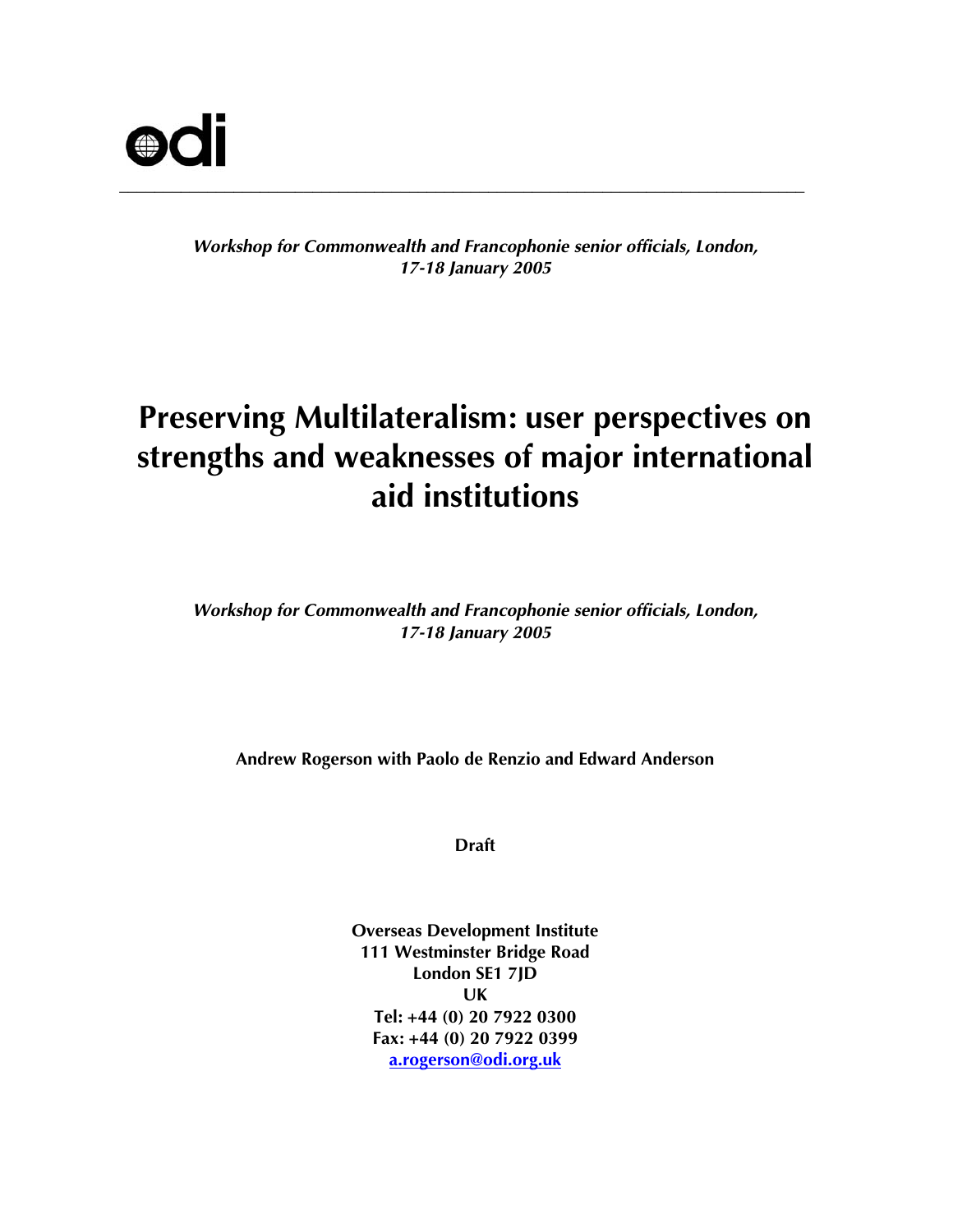## **Preserving Multilateralism: user perspectives on strengths and weaknesses of major international aid institutions**

*(Workshop for Commonwealth and Francophonie senior officials, London, January 17-18, 2005)* 

## **Background Note for Workshop participants**

## **1. Introduction and purpose**

This is a background briefing on some salient features of the multilateral aid system and its strengths, weaknesses and challenges in a rapidly changing global setting. Many participants will be familiar with the basic issues, but may benefit from some additional context from which to spark discussion.

The task which the workshop assigns to the group  $-$  to compare the major multilaterals from a recipient country perspective – is not an easy one. Despite a wealth of information on each agency, there is no generally accepted framework for rating their comparative merits consistently.

 Qualitative donor ratings by aid recipient governments are valuable inputs, rarely canvassed and more rarely discussed by senior donor officials. But they can be misleading, for example because the recipient, rightly or wrongly, fears retaliation from some quarters or feels their country has leverage only on some aspects of donor behaviour. Cross-country recipientdriven assessments of donor agencies are even scarcer<sup>1</sup>. The facilitating role of respected independent observers, such as the co-convenors of this workshop, may be instrumental.

Times of rapid change in the overall aid funding climate-strong decline or, as we may be witnessing now, major increases – are an opportunity to make conscious and non-marginal decisions about its seemingly haphazard "architecture". Rapid expansion creates absorption difficulties, which some institutions are much better equipped to overcome than others. If the voices of recipients are not heard clearly now, the resulting outcomes may not be what they want or expect.

## **2. Forces shaping the international aid system**

 $\overline{a}$ 

There is no recognizable "architect" for the aid system as a whole, despite the fact that over 70 percent of it is financed by the G8 and that policy influence is still largely aligned with financial contributions, even where formal voting control is not. Few large donors actively coordinate their own inputs

 $1$  Some recent partial exceptions have been carried out either by Northern NGOs or thinktanks retained by regional bodies, such as ECA. The results from some of these are summarised in Section 7 below.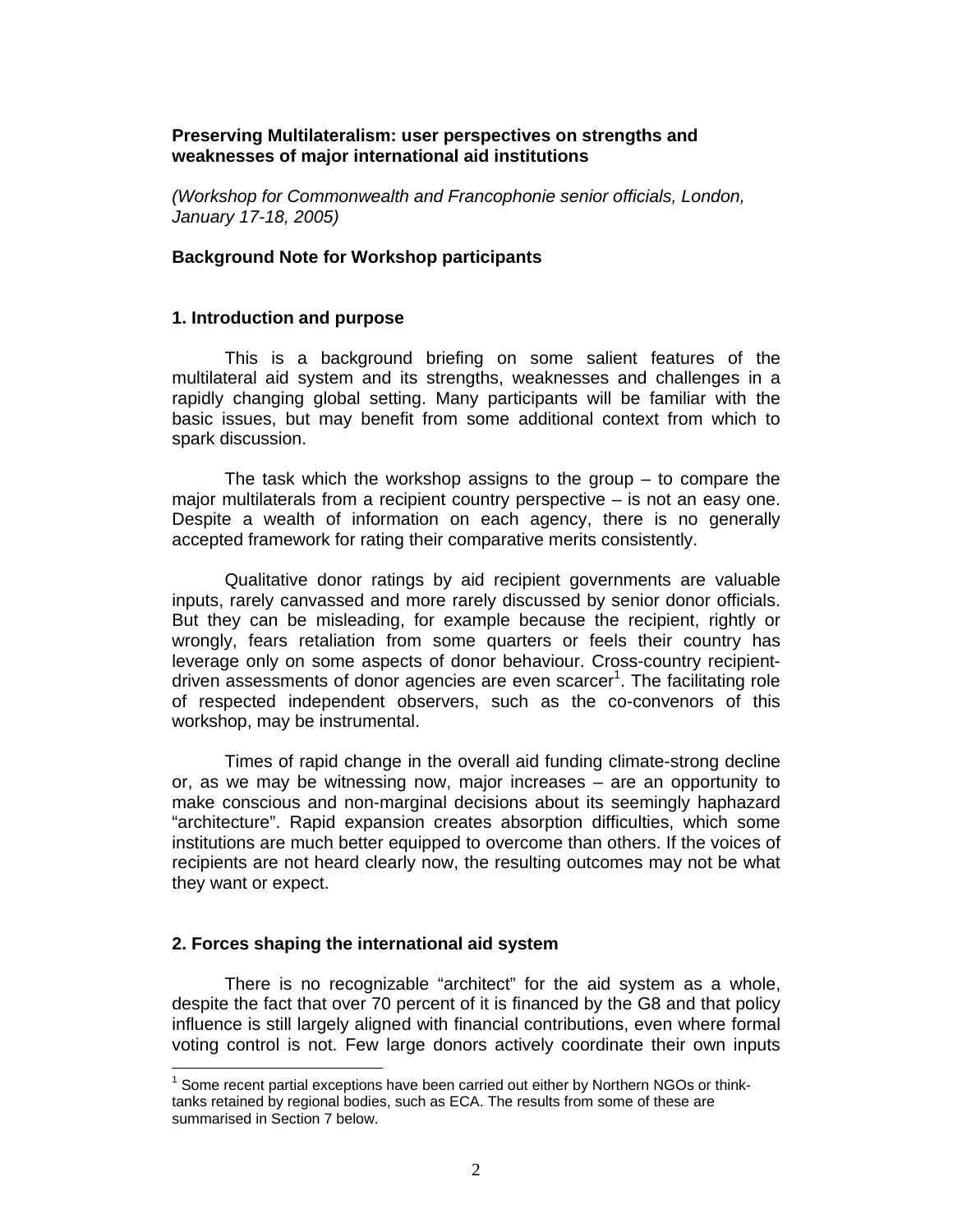and requirements across agencies; much less develop a disciplined collective approach to these choices with other donors<sup>2</sup>.

Multilateral replenishment decisions remain, on the whole, disconnected sets of context-specific negotiations, usually yielding marginal adjustments to the previous base. Political attention in member capitals ebbs and wanes, allowing agency management to build *ad hoc* alliances and blocking minorities. This situation makes for great stability, or conversely, inertia. No major aid institution has closed in several decades, while dozens have opened, as aid's share of the global economy has shrunk steadily from the 1980s until recently.

So what is driving current governmental and intergovernmental aid? Four underlying factors can be identified<sup>3</sup>, some ongoing, and some new:

• *Multiple foreign and security policy objective*s, loosely bundled with anti-poverty goals, with no common weighting system;

• The continued existence of *institutional barriers* insulating aid programmes to different extents from hard budget constraints and political pressure attached to them;

• *Reduced willingness, or ability, to use aid in its current form* at both ends of the recipient spectrum: more advanced countries reject foreign intrusion; weaker countries badly need aid but cannot demonstrate the ability to use it;

• *Symbiotic relationships with private and voluntary organisation*s, partly funded by official aid, but competing with it for taxpayer attention.

There are, arguably, two general axes along which future scenarios for the aid system could evolve from this starting point, each with its extreme. On one axis, there is a more fragmented, foreign-policy-driven focus, versus a greater deliberate poverty focus. The second axis scales an aid system more subject to different forms of inter-agency competition or rivalry, versus one less subject to competition and much more directed by a major international collaborative effort, as foreseen, for example, in the 2003 Rome aid harmonisation conference.

By combining elements of these two dimensions, we can visualise scenarios which impact the aid architecture in quite different ways. For the purposes of the workshop, two polar opposites are instructive. In one ("fragmented"), there is a dominance of multiple foreign-policy considerations for aid, especially for fragile states, and agencies are competing overtly for available funding against multiple and inconsistent criteria. In this world,

 $2$  Partial exceptions include the Nordic-Plus group of European donors, who with others have sponsored joint evaluations of the performance of multilaterals (eg MOPAN, ref.). And interest in "aid architecture" is clearly rising in Europe, whose majority share of aid is also likely to rise in the near future.

<sup>3</sup> This discussion follows Rogerson, Hewitt and Waldenberg, *The International Aid System, 2005-2010, Forces for and against Change*, ODI Working Paper 235, March 2004. See in particular Chapter 7, which develops the scenarios, and Appendix 1, on the changing role of the major multilateral institutions.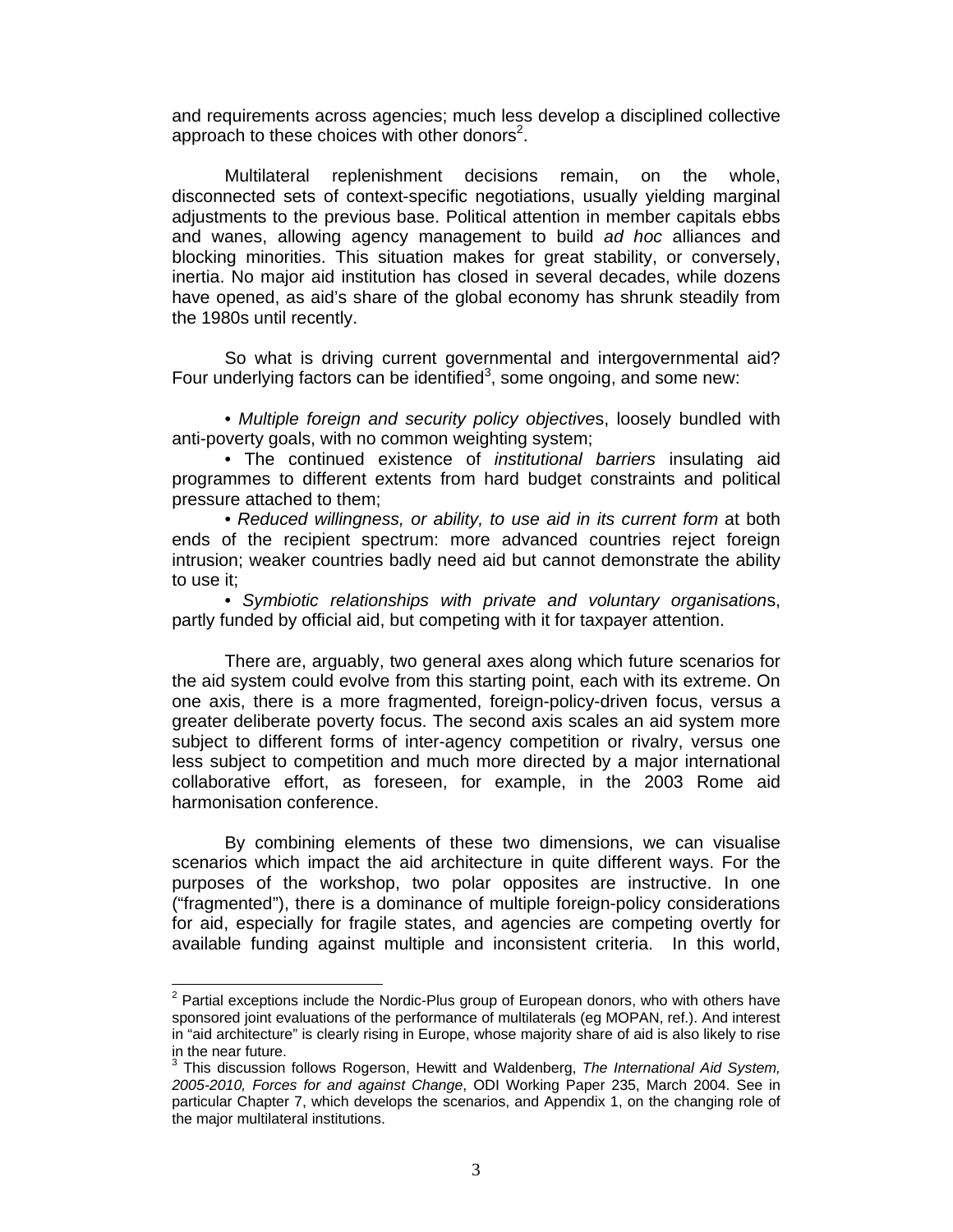multilaterals in general are under pressure but some, by virtue of their financial endowments and flexible governance, adapt much better than others.

 In the second scenario ("statist"), benevolent donor interests collude in support the MDG/country-owned model under a coherent global and local governance umbrella in which recipient voices are heard with full force. In this world, the coordinating role of the UN and EC is vastly strengthened, including vis a vis the Bretton Woods institutions and bilaterals, and indeed there is "forced" consolidation of the number of actors at country level. Aid budgets (aligned exclusively with poverty outcomes) are growing fast, but becoming selective, as low-income, aid-dependent countries face effective donor cartels.

Obviously, neither of these extremes is a prediction: elements of both are likely to be present in the future, and other drivers of change will affect outcomes. They are illustrated here to introduce discussion of how recipients may wish the aid system to evolve, and in what real-life constraints.

The rationale for having aid agencies at all, as against relying on direct money transfers between donor and recipient treasuries, is linked to the agencies' role as mediators between the different preferences of different donor and recipient constituencies<sup>4</sup>. If there were full and costless information, trust and mutual accountability, this argument goes, we would not need such intermediaries. Their know-how, only a small part of which is proprietary, could be made available in other forms on the open market and much simpler and more stable arrangements for resource transfer could be designed and enforced.

Through this lens, multilateral agencies have distinct advantages over bilaterals. They allow a channel for collective action which contains competition or conflict among donors. They may strengthen the legitimacy and credibility of unpopular programmes (e.g. economic reform). Given economies of scale and scope, they can significantly reduce the costs and increase the credibility of policy-relevant information. Multilateral agencies also provide recipients with a voice in decision-making, however limited that may be.

## **3. The roles of the main Multilateral Institutions**<sup>5</sup>

#### *The European Union/European Commission (EU/EC)*

The Commission's role "is to initiate and formulate the EU's development cooperation policy for all developing countries as defined in Title XVII of the Treaty establishing the European Community, and to co-ordinate the relations with the sub-Saharan African, Caribbean and Pacific countries (ACP) and the Overseas Countries and Territories (OCT)." The European Community's development cooperation policy is one of three elements within the broader framework of external relations. It sits alongside the Community's

<sup>4&</sup>lt;br>
<sup>4</sup> See for example, *Why do aid agencies exist?* Bertin Martens, draft, Nov 2004.<br>
<sup>5</sup> Fram web sites and appual reports of agencies. Critical analysis of each ca

From web sites and annual reports of agencies. Critical analysis of each category will be presented in the main workshop sessions.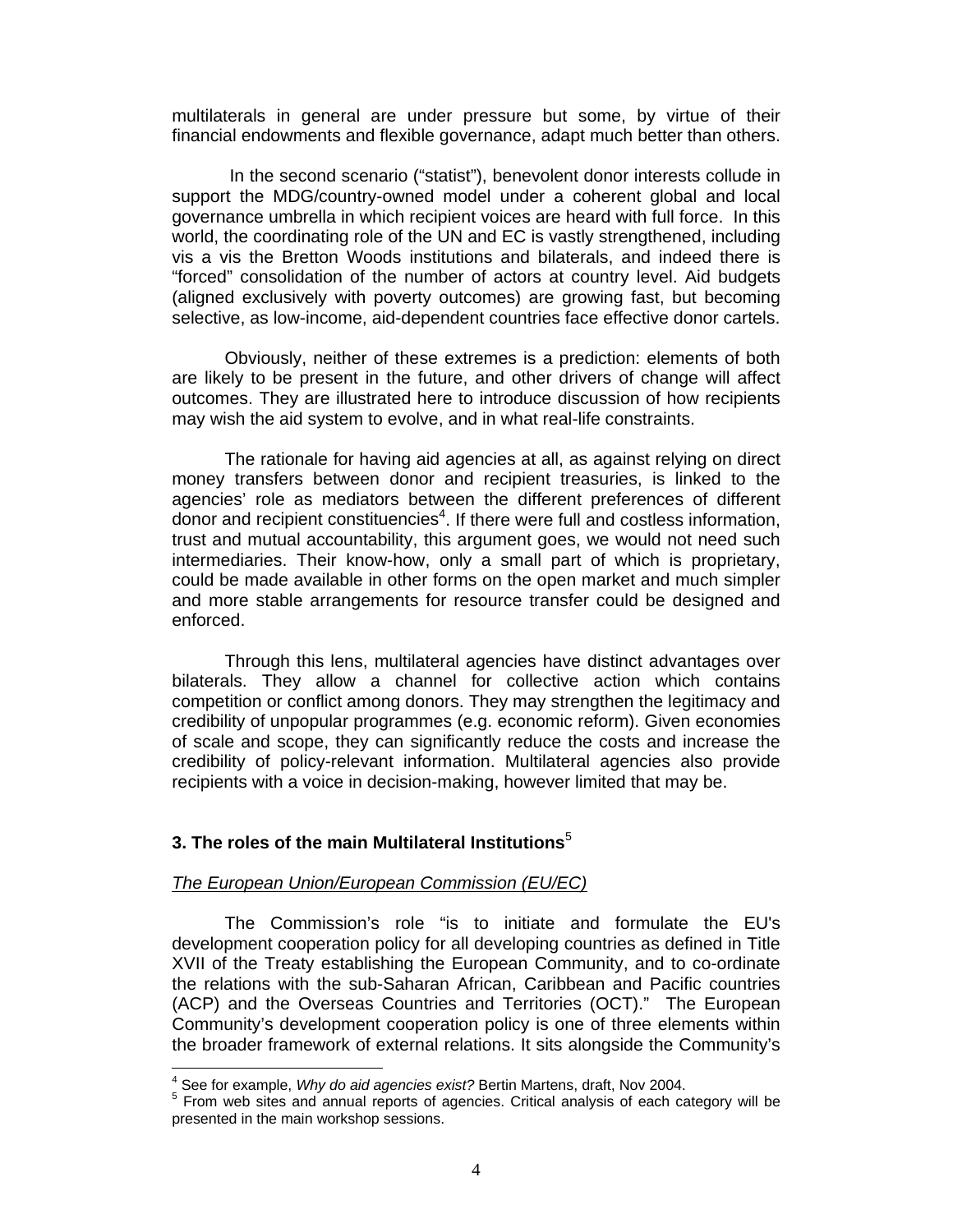external political and economic (including trade and investment) relations. The European Community has a very substantial role in all three areas. It is the largest trading partner for many developing countries. The EU, as a region, provides more than half of global development assistance: over €28.7 billion in 2002, of which €6.5 billion at EC level. These funds come from the Community budget as well as the European Development Fund (EDF). In order to maximise its own impact within the global development framework, the Community is focusing its assistance in 6 areas where it can add particular value: the link between trade and development; regional integration and cooperation; support for macroeconomic policies and equitable access to social services; transport; food security and rural development; and institutional capacity building in particular good governance and the rule of law.

## *The United Nations (UN) System*

One of the UN's central mandates is the promotion of higher standards of living, full employment, and conditions of economic and social progress and development. As much as 70 percent of the work of the UN system is devoted to accomplishing this mandate. The UN has played a crucial role in building international consensus on action for development. The UN continues formulating new development objectives in such key areas as sustainable development, the advancement of women, human rights, environmental protection and good governance – along with programs to make them a reality. The UN system works in a variety of ways to promote economic and social goals. The UN programmes and funds carry out the UN's economic and social mandate. The UN Development Programme (UNDP), the UN's largest provider of grants for sustainable human development worldwide, is actively involved in attaining the Millennium Development Goals. The UN Children's Fund (UNICEF) is the lead UN organization working for the long-term survival, protection and development of children, focusing on immunization, primary health care, nutrition and basic education. Many other UN programmes work for development, in partnership with governments and NGOs. The World Food Programme (WFP) is the world's largest international food aid organization for both emergency relief and development. The UN Population Fund (UNFPA) is the largest international provider of population assistance. The UN Environment Programme (UNEP) works to encourage sound environmental practices everywhere, and the UN Human Settlements Programme (UN-Habitat) assists people living in health-threatening housing conditions.

## *Regional Development Banks (RDBs)*

There are three main Regional Development Banks that play key roles in promoting the development of countries in their regions. These banks − the African Development Bank, the Inter American Development Bank, and the Asian Development Bank – function similarly to the World Bank in that they provide highly concessional assistance to the poorest countries for both project financing and budget support, and include performance-based indicators in their allocation formulas. These creditors often depend on the policy work and programs of the IMF and IDA to create the development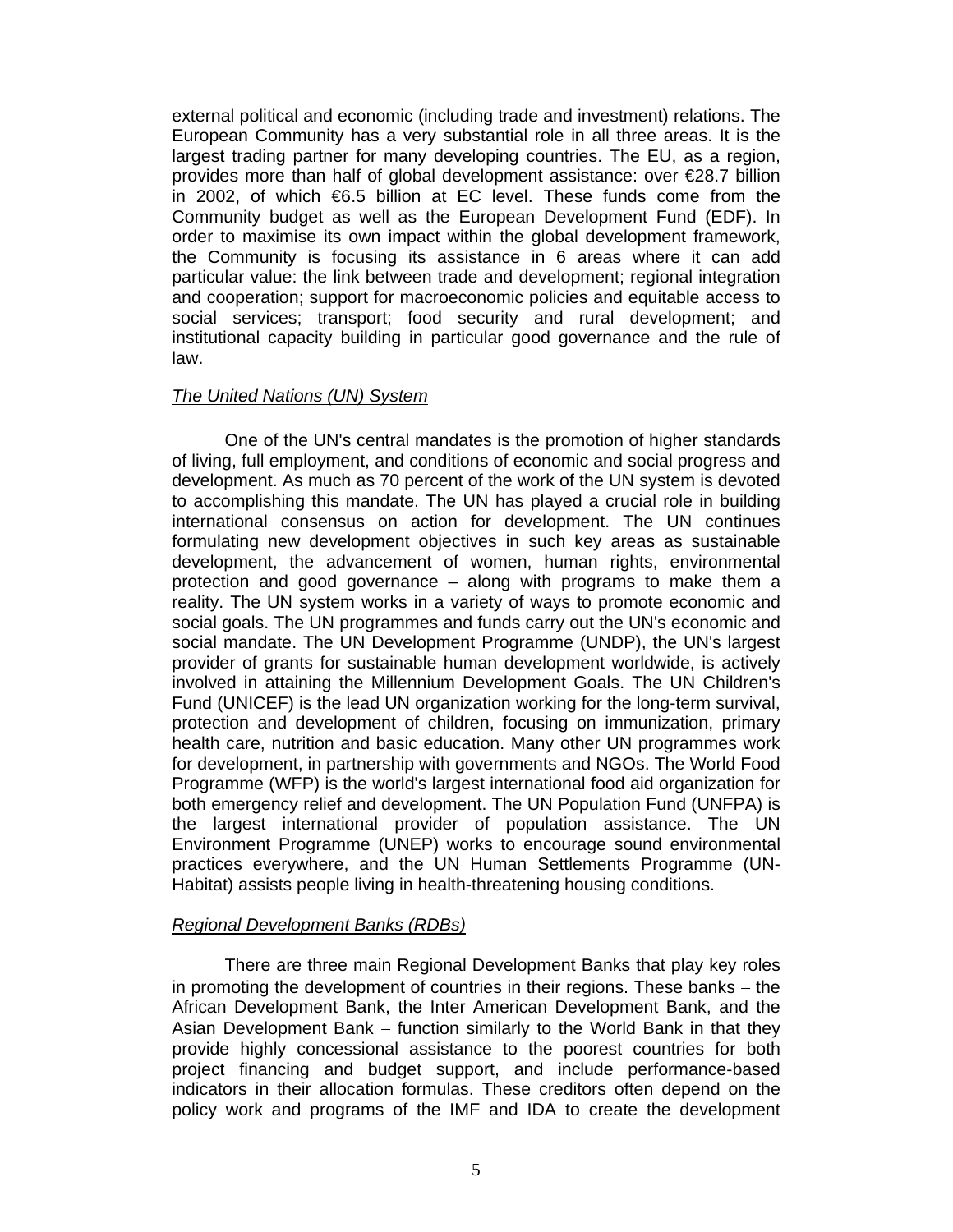framework and performance track records on which to base their country programs. The RDBs work closely with the Bretton Woods Institutions to provide the co-financing needed to support the development goals and policy reform efforts of specific countries.

## *International Development Association (IDA)*

IDA supports countries in their development efforts by promoting sound policies to secure the basis for economic growth and poverty reduction. IDA has a role as an instrument for structural and investment climate reform, alongside IMF program focusing on macroeconomic stability. IDA and IMF assist governments to establish a policy and fiduciary framework that is expected to promote the effective use of aid flows from other development partners. IDA is the world's largest source of concessional financial assistance for the poorest countries and invests in basic economic and human development projects. IDA's resources are provided in the form of zerointerest loans and some grants. Grants go mostly to poor post-conflict and debt-distressed countries.

## **4. Recent aid trends and roles of major multilaterals**

 In recent years, aid flows have seen significant shifts. Overall ODA levels (from DAC donors) have been increasing again after having dropped during the 1990s. In 2002, net ODA from DAC members stood at \$58.3 billion reflecting an increase from \$52.3 billion in 2001 and the recent low of \$48.5 billion in 1997.<sup>6</sup> These flows are expected to increase further, as donor countries start delivering on the commitments made at Monterrey.<sup>7</sup> Of the \$58.3 billion, 70 percent was in the form of bilateral ODA and 30 percent was delivered as contributions to multilateral institutions. This 70-30 ratio for bilateral and multilateral ODA has remained virtually constant since 1995. What has changed, however, is the nature and sectoral composition of aid, as explained below.

 Over time, bilateral ODA has moved towards a stronger emphasis on grants, with the amount of bilateral aid in the form of grants rising from 89 percent in 1995 to 98 percent in 2002. In contrast, thirty years ago, grants were only 66 percent of bilateral ODA. There has been also a change in the composition of these grants. Bilateral ODA has shifted further towards special purpose grants such as technical cooperation $8$ , emergency and debt relief which often carry less flexibility in their use and/or do not necessarily transfer real resources of equivalent value.

 $\overline{a}$ 6 Non DAC ODA stood at \$3.2 billion in 2002.

 $^7$  Preliminary data show a total of \$68.5 million for 2003, and forecasts for 2006 reach \$77

million. See *Global Monitoring Report 2004*. Development Committee, April 2004.<br><sup>8</sup> 2003 Development Co-operation Report. Development Assistance Committee, OECD, 2004. This trend is partly attributed to the growing share of social sectors in ODA, where technical cooperation inputs are more common.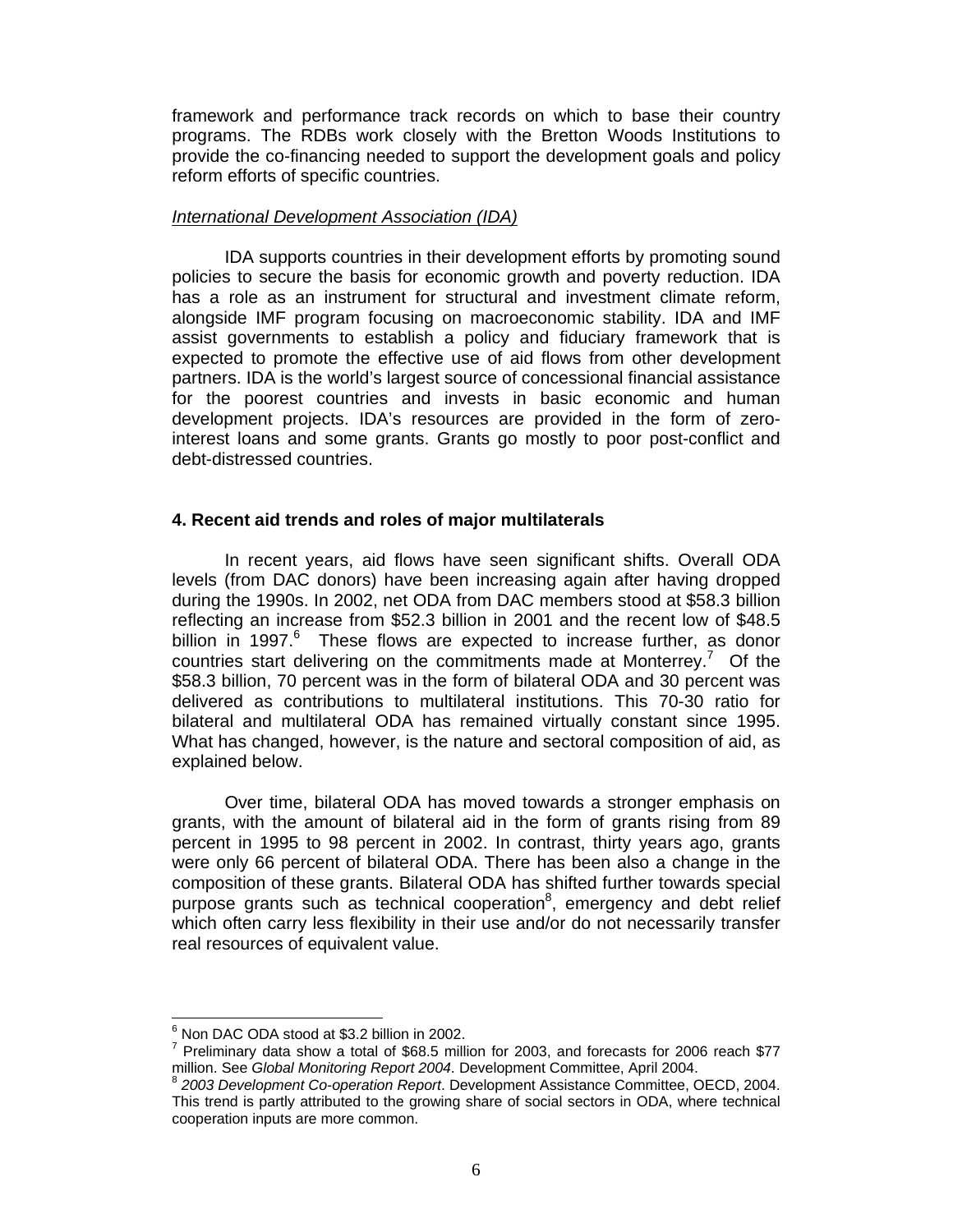The 2004 Global Monitoring Report estimates that only a third of bilateral ODA goes for "structural" development program and project expenditures, which however overwhelmingly dominate multilateral assistance. That suggests multilateral institutions provide almost the same amount of program and project aid as bilateral donors. This is important because, as the Global Monitoring Report points out, "more aid will need to be provided in forms that can flexibly meet the incremental costs of achieving the MDGs, including providing a higher proportion directly to countries in the form of cash, supporting good policy performance with predictable and longer-term aid commitments, and allowing for the financing of recurrent costs where country circumstances warrant." Technical cooperation is complementary, to the extent that it transfers useful knowledge and skills, creating enabling conditions which raise the effectiveness of program and project expenditures.

|                                      | 1996   | 1997   | 1998   | 1999   | <i>2000</i> | <i>2001</i> | 2002   | 2003     |
|--------------------------------------|--------|--------|--------|--------|-------------|-------------|--------|----------|
| <b>Official Development</b>          |        |        |        |        |             |             |        |          |
| Assistance (ODA)                     | 55,591 | 48,465 | 52,087 | 53,233 | 53,749      | 52,435      | 58,292 | 69,029   |
| 1. Bilateral ODA                     | 39,088 | 32,397 | 35,207 | 37,843 | 36,064      | 35,124      | 40,752 | 49,812   |
| a. Grants                            | 36,553 | 31,296 | 32,480 | 33,931 | 33,040      | 33,522      | 39,813 | 50,965   |
| of which: Technical Co-<br>operation | 14,142 | 12,888 | 13,056 | 13,036 | 12,767      | 13,602      | 15,452 | 18,366   |
|                                      |        |        |        |        |             |             |        |          |
| b. Bilateral loans (net flow)        | 2,535  | 1,100  | 2,727  | 3,912  | 3,024       | 1,602       | 939    | $-1,153$ |
| 2. Contributions to                  |        |        |        |        |             |             |        |          |
| multilateral institutions            | 16,503 | 16,068 | 16,880 | 15,390 | 17,685      | 17,311      | 17,540 | 19,217   |
| of which: UN                         | 4,383  | 3,885  | 4,249  | 3,654  | 5,185       | 5,233       | 4,634  | 4,705    |
| EC                                   | 4,727  | 4,860  | 5,002  | 5,017  | 4,950       | 4,946       | 5,695  | 6,834    |
| <b>IDA</b>                           | 3,992  | 4,062  | 4,155  | 2,834  | 3,672       | 3,599       | 3,279  | 3,120    |
| Regional                             |        |        |        |        |             |             |        |          |
| <b>Development Banks</b>             | 1,578  | 1,551  | 1,895  | 1,860  | 2,187       | 1,491       | 1,813  | 1,734    |
| Supplementary information            |        |        |        |        |             |             |        |          |
| <b>ODA Effort Measured as a</b>      |        |        |        |        |             |             |        |          |
| % of Donors GNI                      | 0.25   | 0.22   | 0.23   | 0.22   | 0.22        | 0.22        | 0.23   | 0.25     |

**Table 1. Official Development Assistance from DAC Donors to Developing Countries and Multilateral Institutions, 1996-2003** (millions of US\$)

*Source*: OECD DAC website, December 2004

 $\overline{a}$ 

 The bulk of multilateral ODA flows through the UN system, EC, Bretton Woods institutions (Bank/IDA and Fund), and Regional Development Banks (RDBs) such as the AfDB, AsDB, and  $IDB<sup>9</sup>$  The assistance provided by multilateral institutions to countries eligible to ODA is relatively evenly split between loans and grants. DAC donor contributions to multilateral institutions have held steady in recent years (Table 1). Over time, however, donor contributions to multilateral institutions have generally seen a shift away from IDA and the RDBs towards the UN and the EC (Figure 1).

<sup>9</sup> DAC's terminology classifies AsDB, AfDB, and IDB as Regional Development Banks as opposed to Multilateral Development Banks. We use the MDB term to encompass the entire set of institutions, including IDA and non-concessional loan windows such as IBRD.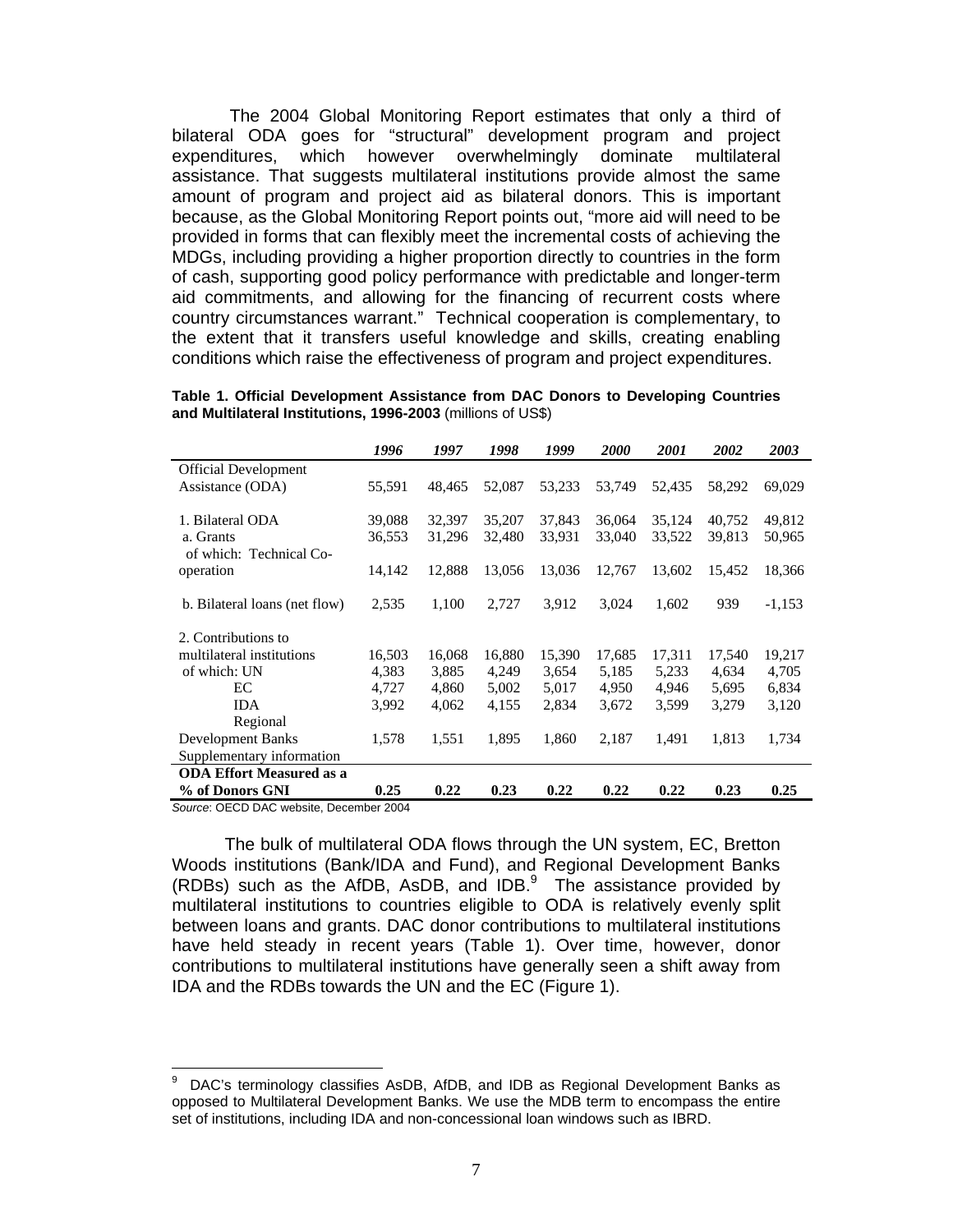The multilateral banks have however been able to generate a significant proportion of their resources from repayments on existing loans. For example, though donor contributions to IDA have held roughly constant or fallen slightly, disbursements from IDA to recipient countries have somewhat increased, accounting for about 35 percent of gross multilateral disbursements (Table 2). Conversely, UN system agencies as a group disburse less than they receive. This is both because, unlike the banks, they have no independent income source to cover administration, and more significantly, because some of them are primarily sources of advice in kind, not financial intermediaries.

This picture significantly underestimates the role of the nonconcessional windows of the MDBs, such as the main World Bank window (IBRD), and regional equivalents, as well as the IMF. By definition, when operating in upper-middle income countries as well as by virtue of their market-related terms, these are not scored as ODA but clearly have a major role in the "aid politics" of middle-income countries, and in global net flows. Repayments to the World Bank, unlike to IDA, virtually cancel out new disbursements, which means that on a net basis, the RDBs as a group becoming steadily more significant for middle-income countries. By that standard, the EU is already the single largest net source of funds to middleincome countries, and likely to remain so.



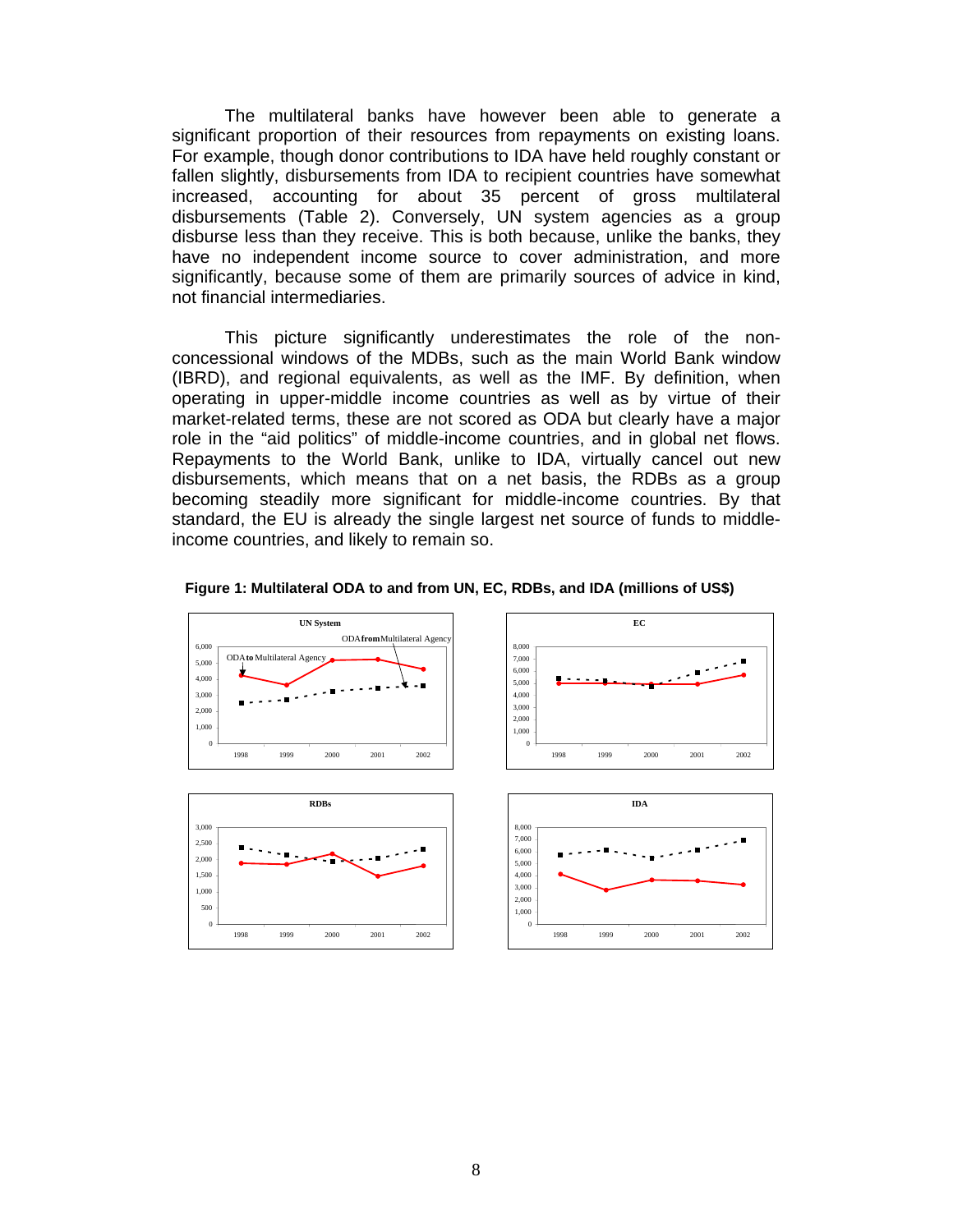| (in millions of US\$)             | 1998   | 1999   | 2000   | 2001   | 2002   |
|-----------------------------------|--------|--------|--------|--------|--------|
| <b>UN System</b>                  | 2,521  | 2,741  | 3,272  | 3,462  | 3,608  |
| <b>UNDP</b>                       | 604    | 508    | 390    | 282    | 275    |
| <b>UNICEF</b>                     | 484    | 564    | 576    | 600    | 567    |
| <b>UNFPA</b>                      | 214    | 185    | 133    | 311    | 310    |
| WFP                               | 270    | 354    | 357    | 379    | 351    |
| <b>UNHCR</b>                      | 236    | 253    | 493    | 545    | 633    |
| <b>UNRWA</b>                      | 298    | 286    | 301    | 359    | 392    |
| Others                            | 415    | 591    | 1,022  | 986    | 1,080  |
| <b>European Commission</b>        | 5,396  | 5,238  | 4,763  | 5,908  | 6,831  |
| <b>Regional Development Banks</b> | 2,383  | 2,142  | 1,937  | 2,040  | 2,334  |
| AfDF                              | 624    | 516    | 360    | 464    | 741    |
| AsDF                              | 1,149  | 1,114  | 1,135  | 1,031  | 1,168  |
| <b>IDB</b>                        | 610    | 512    | 442    | 545    | 425    |
| <b>IDA</b>                        | 5,742  | 6,135  | 5,468  | 6,160  | 6,923  |
| <b>Total</b>                      | 16,042 | 16,256 | 15,440 | 17,570 | 19,696 |

|  | Table 2: Gross Disbursements of Concessional Finance (loans and grants) a/ |  |  |  |  |
|--|----------------------------------------------------------------------------|--|--|--|--|
|--|----------------------------------------------------------------------------|--|--|--|--|

a/ Annual data is on a calendar year basis. Country coverage for institutions is not identical. Source: 2003 DAC report.

 In terms of sectoral distribution of ODA, recent years have witnessed a shift away from productive sectors such as industry and agriculture, and an increased focus in the social sectors (Table 3). Social infrastructure and services have been an important area for all donors, given that the needs are immense, and the objective of attaining MDGs all too imminent. IDA devotes 40 percent of its resources to this area, with the RDBs, UN, and bilateral donors providing upwards of 30 percent of their support in this category.

In parallel with social sectors, an important focus of RDBs, IDA and EC has been on economic infrastructure and production sectors, as compared to bilateral donors and UN agencies. EC and IDA provide 14 percent of their resources for structural adjustment and programmatic assistance. The EC also provides significant resources to "food aid" (10 percent) and "emergency and distress relief" (18 percent). Unsurprisingly, the UN is the dominant agency in terms of providing food and other relief aid (over 60 percent of resources).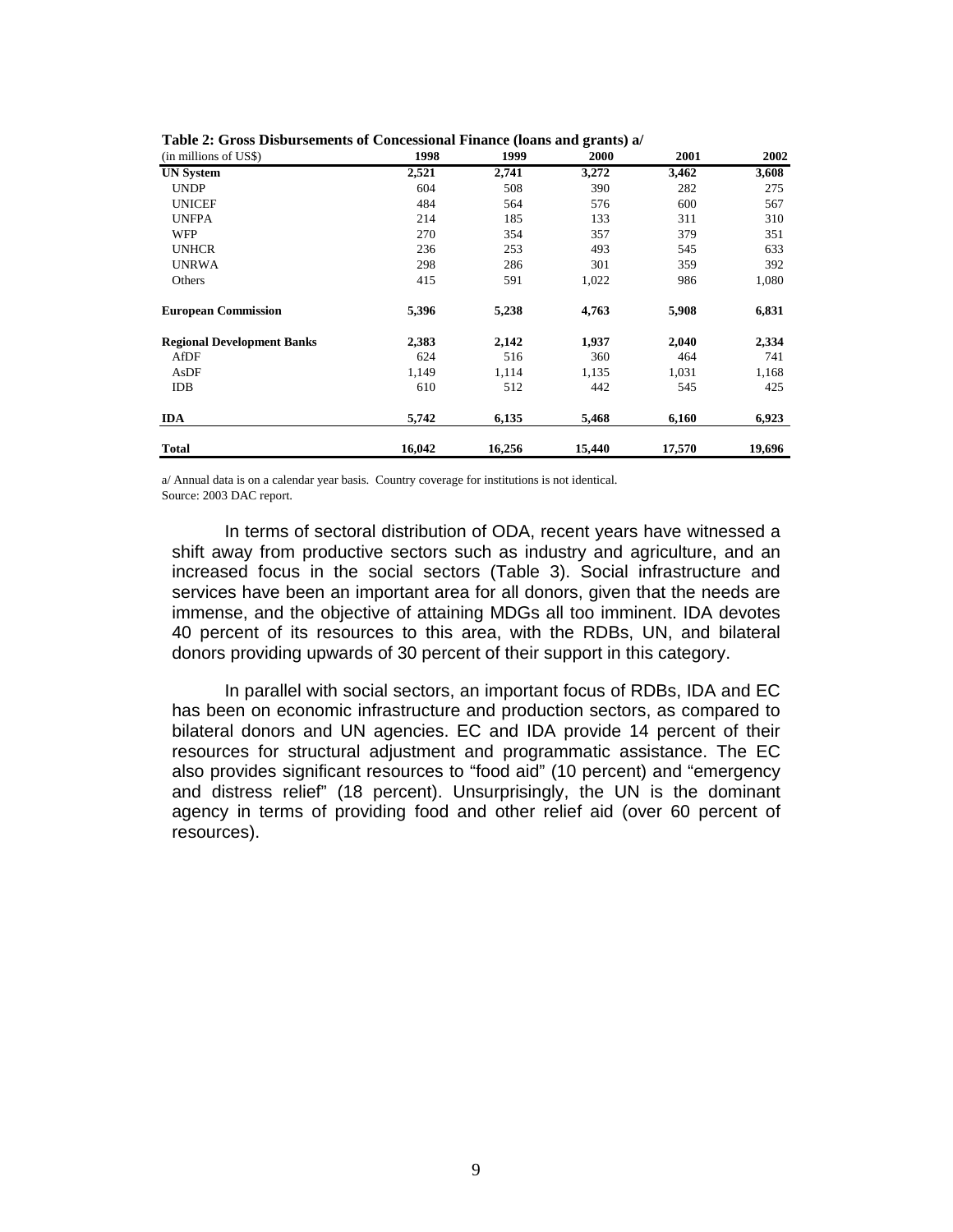| (in percent)                              |                  |                |                |                |              |
|-------------------------------------------|------------------|----------------|----------------|----------------|--------------|
| <b>Sector</b>                             | <b>Bilateral</b> | UNa/           | EC b/          | RDBs c/        | <b>IDA</b>   |
| <b>SOCIAL INFRASTRUCTURE AND SERVICES</b> | 32               | 33             | 16             | 38             | 40           |
| Education                                 | 7                | 3              | 2              | 8              | 9            |
| Health                                    | $\overline{4}$   | 5              | $\overline{4}$ | 6              | 6            |
| Population Programs                       | 3                | 18             | 1              | $\Omega$       | 4            |
| Water Supply and Sanitation               | 5                | $\mathbf{1}$   | 3              | 9              | 5            |
| Government and Civil Society              | 6                | $\overline{4}$ | 5              | 7              | 7            |
| Other Social Infrastructure and Services  | 6                | 1              | $\mathfrak{2}$ | 8              | 10           |
| <b>ECONOMIC INFRASTRUCTURE</b>            | 18               | $\bf{0}$       | 23             | 27             | 23           |
| Transport and Storage                     | 9                | $\mathbf{0}$   | 16             | 15             | 11           |
| Communications                            | 1                | $\mathbf{0}$   | $\overline{0}$ | $\mathbf{0}$   | $\mathbf{0}$ |
| Energy                                    | 5                | $\Omega$       | $\overline{4}$ | $\tau$         | 6            |
| Banking and Financial Services            | 1                | $\Omega$       | 1              | 3              | 4            |
| Business and Other Services               | $\overline{c}$   | $\Omega$       | $\overline{2}$ | $\overline{c}$ | 2            |
| <b>PRODUCTION SECTORS</b>                 | 8                | 1              | 9              | 12             | 11           |
| Agriculture, Forestry, and Fishing        | 6                | $\Omega$       | $\overline{4}$ | 10             | 10           |
| Industry, Mining, and Construction        | $\overline{2}$   | $\Omega$       | 3              | 3              | 1            |
| Trade and Tourism                         | 1                | $\theta$       | 1              | $\theta$       | 1            |
| <b>MULTISECTOR</b>                        | 8                | 4              | 4              | 15             | 7            |
| <b>OTHERS</b>                             | 34               | 62             | 48             | 7              | 19           |
| Structural Adjustment                     | 1                | $\Omega$       | 14             | 3              | 14           |
| Food Aid excluding Relief Food Aid        | 3                | 25             | 10             | $\Omega$       | $\Omega$     |
| Other General Programme & Commodity Ass.  | $\overline{4}$   | $\Omega$       | 5              | $\mathbf{0}$   | $\Omega$     |
| Action Related to Debt                    | 10               | $\Omega$       | $\Omega$       | 1              | $\Omega$     |
| Relief Food Aid                           | $\mathbf{1}$     | $\Omega$       | $\Omega$       | 1              | 0            |
| Non-Food Emergency and Distress Relief    | 6                | 33             | 18             | $\Omega$       | 2            |
| <b>Administrative Costs of Donors</b>     | $\overline{c}$   | 3              | $\Omega$       | $\Omega$       | $\Omega$     |
| Support to NGOs                           | $\overline{c}$   | $\theta$       | $\Omega$       | $\Omega$       | $\Omega$     |

#### **Table 3: Sectoral Distribution of ODA (1998-2002)**

a/ includes UNDP, UNICEF, UNHCR, UNFPA, and WFP data only (1999-2002). UNDP and UNICEF based on

commitments, UNFPA, UNHCR, and WFP based on gross disbursements.

b/ European Development Fund less European Investment Bank assistance.

c/ Includes AsDF, AfDF, and IDB's Fund for Special Operations.

Source: OECD DAC

#### **5. "Special purpose vehicles" and threats to conventional multilaterals**

Although they did not yet capture a prominent share of ODA in 2002, the rapid recent rise in visibility of global thematic funds, such as that to combat Aids, TB, and Malaria (GFATM) raises important issues for recipients and for the future of the multilateral system. GFATM is only the most visible example, along with its longer-established parallel in the environment arena, the Global Environment Fund (GEF), of a whole category of new international aid ventures. Many of these do not have fully independent legal status from their sponsors, but serve as transit points for significant amounts of ODA. They often have distinct management and governance structures, but hardly ever direct in-country representation.

Moreover, while some of these were formed in response to global public goods issues such as environmental commons and communicable diseases, others collect resources at the supranational level but channel them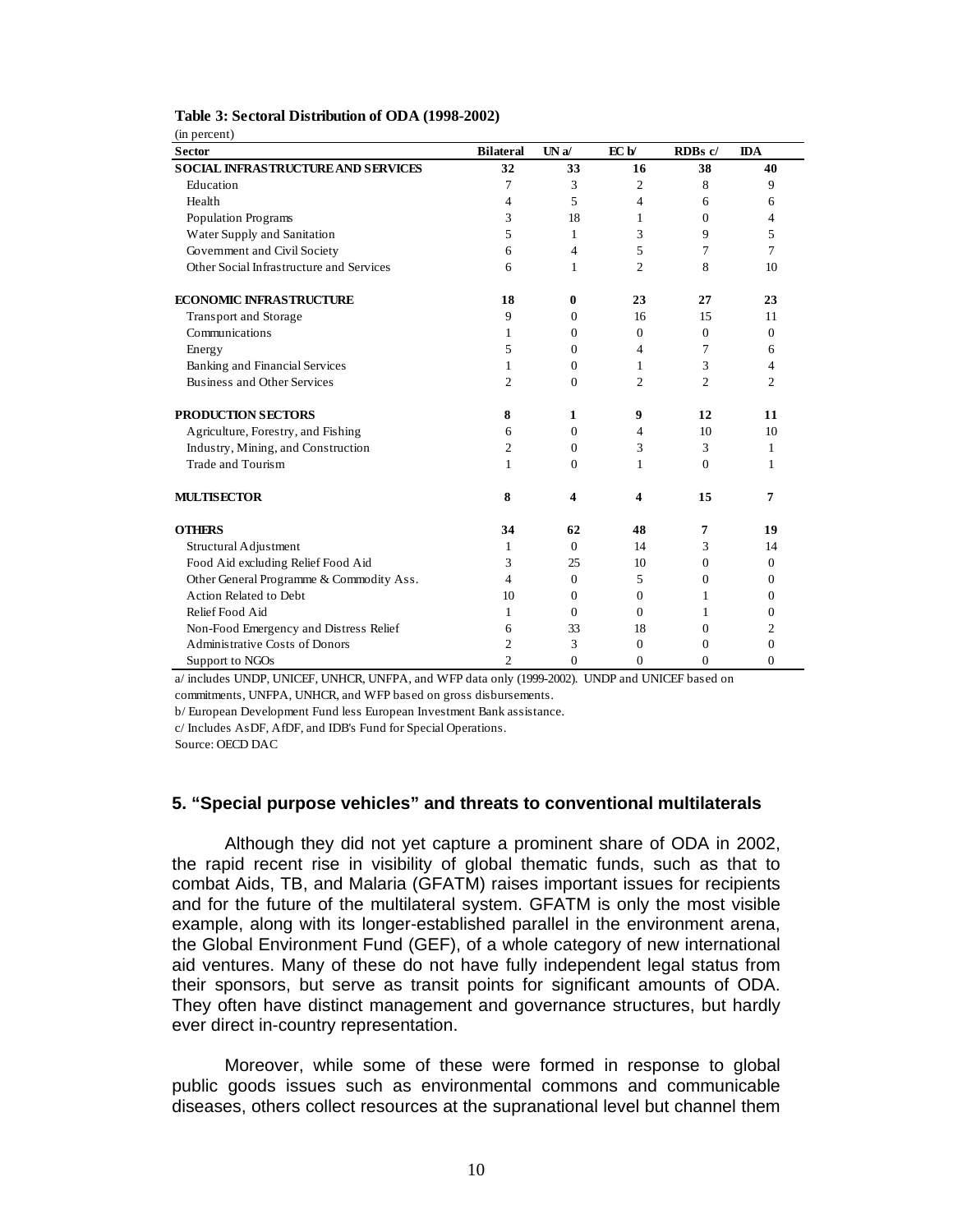directly into country programs, with benefits at the family, community and national levels. An example is the Education for All Fast-Track Initiative (FTI), designed to accelerate primary school completion in low-income countries, which assists individual countries through a common analytical and funding framework.

These "special purpose vehicles" could be a minor consideration for this workshop, but for three related concerns. First, their recent growth has been explosive: GFATM for example did not exist three years ago, but now manages pledges of some \$6 billion and has aims extending well beyond that. Such growth is connected to the visceral political appeal in donor countries of well-focussed, single-issue responses to powerful advocacy campaigns, as against more diffuse, less tangible approaches based on recipient ownership. The litmus-test global issues may change, and past enthusiasms may not be sustainable, but such political pressures will inevitably re-surface in other forms.

Second, it is not easy to integrate such devices well into recipients' national strategies and budgeting frameworks, especially when they are based on cross-country competitive tenders on a project-by-project basis. They need to be adapted better to the current consensus model on aid effectiveness, which already faces a daunting coordination task.

Third and most important, if ODA rises by even 3 percent per annum in real terms overall, much faster for large donors committed to reach the UN 0.7 percent target in the next decade (like the UK and France), the "classic multilaterals" like IDA, the EU, the RDBs and the UN may have serious trouble maintaining their shares of donor aid. This is because they are constrained by burden-sharing formulas to temper their ambitions for growth – they can go no faster than their least enthusiastic large contributors want. Also, and this is especially true for multiyear negotiations such as those for the EDF, their funding windows may not be flexible enough to adjust to a rapidly changing external context.

A real pledging increase of say 20 percent over five years sounds generous, but actually only barely maintains the previous share of ODA for the average donor. For those whose ODA: GNI ratios are set to rise strongly, and who also, for the most part, care about multilateralism, it implies an eroding share. By default, if "conventional" multilaterals do not meet this challenge (perhaps by developing new offshoots of their own), new and special-purpose vehicles will grow even faster, or the overall multilateral share will fall.

## **6. Division of labour at the country level and "comparative advantage"**

Underlying the aggregate aid figures and trends highlighted above is a more complex set of issues that has shaped recent debates about the country and global aid architecture. A new development consensus has ostensibly emerged, based on a partnership approach characterized by country ownership, streamlined conditionalities and selective, performance-based aid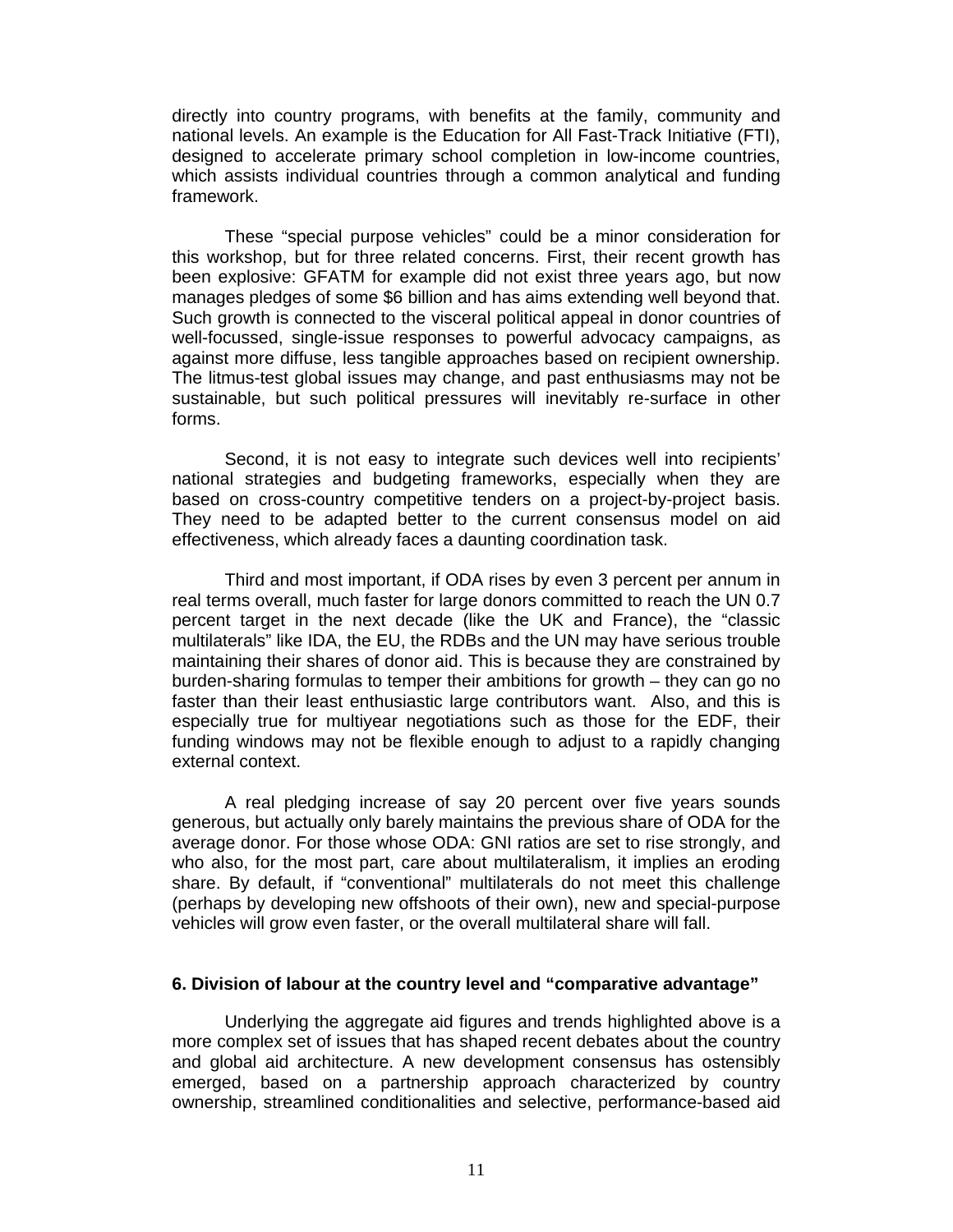allocations. The harmonization of donor policies and procedures, and their alignment to support national poverty reduction strategies are seen as fundamental steps towards increasing the effectiveness and impact of development assistance towards reaching the MDGs. Progress towards these goals is still very uneven among countries and donors, but significant improvements are noticeable in several countries – despite well-established incentives to the contrary.

 Given the large number of institutions providing development assistance (see list at Annex 4), improving the effectiveness of the system as a whole will depend crucially on assessing the actual value added of each one of them in terms of contributing to the stated goals of sustainable development and poverty reduction in developing countries. This in turn should lead to specialization and consolidation, whereby each institution would focus more and more on the areas where it is best equipped to contribute. A summary view of the existing areas of involvement in the global aid architecture (see Table 6) shows some of the overlaps and the overall lack of specialization. Most agencies are involved in similar areas, with all the inefficiencies that this implies.

| Type of             | <b>Special Purpose Funds</b> |                         |            |        | <b>Projects &amp; Programs</b> |                   |                          |  |
|---------------------|------------------------------|-------------------------|------------|--------|--------------------------------|-------------------|--------------------------|--|
| assistance          |                              |                         | Technical  | Debt   |                                |                   |                          |  |
| <b>Donor</b>        | Humanit<br>Assistance        | Emergency<br>& Reconstr | Assistance | Relief | Project<br>Finance             | Sector<br>Support | <b>Budget</b><br>Support |  |
| <b>Multilateral</b> |                              |                         |            |        |                                |                   |                          |  |
| UN                  |                              | ✔                       |            |        | $\mathcal{I}^2$                |                   |                          |  |
| <b>IDA</b>          |                              |                         |            |        |                                |                   |                          |  |
| <b>RDBs</b>         |                              |                         |            |        |                                |                   |                          |  |
| EC                  |                              |                         |            |        |                                |                   |                          |  |
|                     |                              |                         |            |        |                                |                   |                          |  |
| <b>Bilateral</b>    |                              |                         |            |        |                                |                   |                          |  |
| <b>DAC</b>          |                              | w                       |            |        |                                |                   |                          |  |

**Table 6: Existing Division of Roles in the Global Aid Architecture** 

 $1$  No direct funding, but assistance in organization;  $2$  Limited support

The concept of comparative advantage, however, is not an easy one to unravel. According to basic economic thinking, in order to increase economic efficiency and maximise output, each agency should focus on the areas where it has a relative comparative advantage in terms of cost or capacity (production opportunities). In the more complex world of development assistance, comparative advantage may stem from a range of different factors:

- a) *Mandate*: the nature of each institution (multi- vs. bi-lateral, governance structure, grants vs. loans-based, statute, etc.) determines and limits its possible role in the overall aid architecture;
- b) *Capacity/knowledge*: the resources available to each institution in terms of technical expertise, production of and access to specific knowledge, participation in knowledge networks, etc. will also influence its positioning *vis-à-vis* other agencies;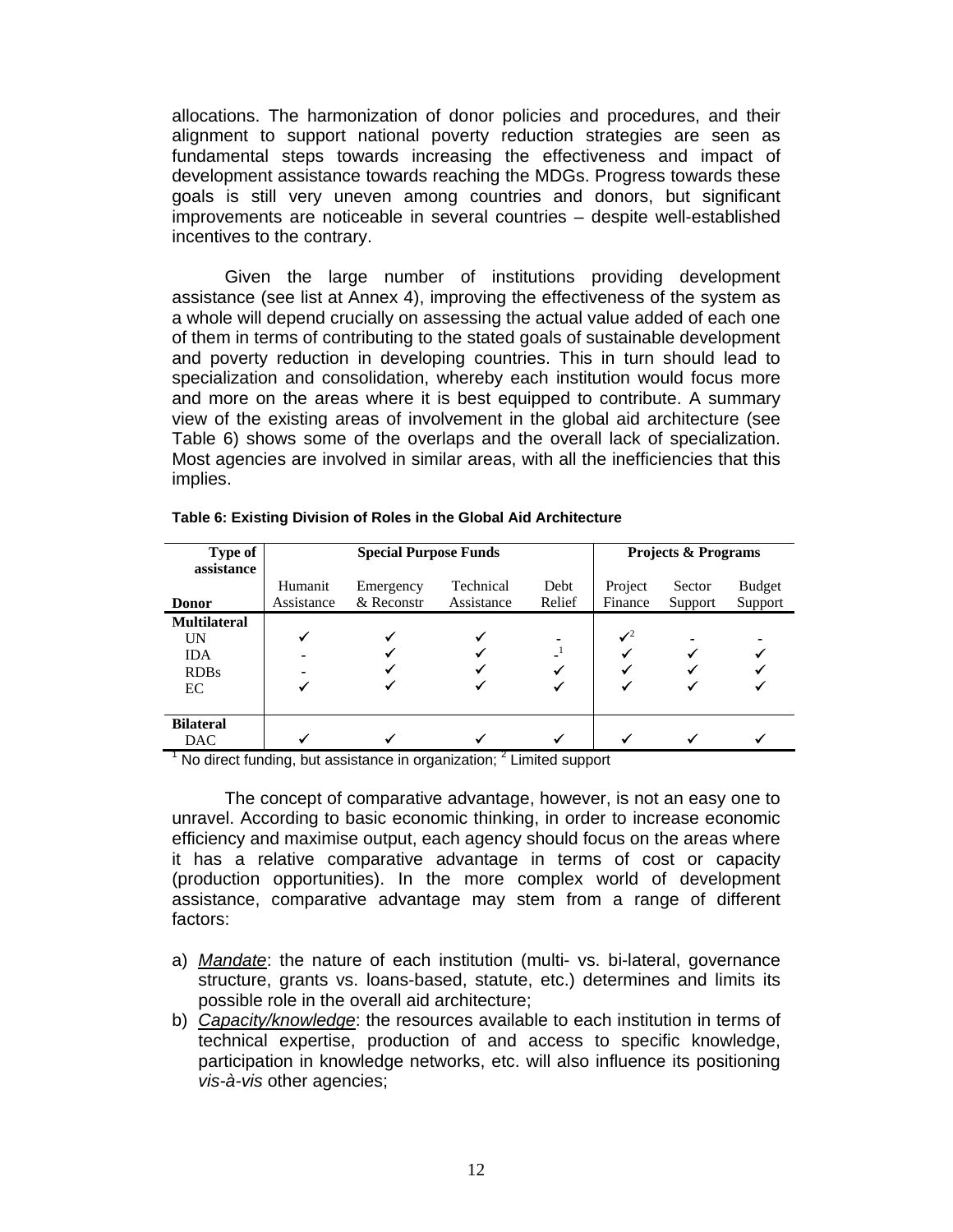- c) *Cost structure*: comparing cost effectiveness measures for different institutions in different areas (sectors, aid instruments, tied or untied aid, etc.) provides an indication of comparative advantage in the "production" and delivery of aid resources;
- d) *Results record*: past successes and failures in reaching stated objectives and achieving desired impact in specific sectors also highlights what each agency does best, or at least better than other agencies;
- e) *Trust of partners*: this is an example of "soft" comparative advantage that can be very important. A relationship of trust and cooperation with a recipient government, or in donor coordination fora, is clearly a very important asset for an aid agency, which will influence its potential role in the overall aid architecture, both at local and at international level.

Also, a sensible division of roles may have to be based on relative as opposed to absolute comparative advantage, and is likely to be constrained by other considerations such as the need for visibility of donor interventions, political imperatives, and the increasing concentration of donor efforts in well performing countries.

These factors are likely to interplay in a variety of different ways. For example, multilateral institutions may have a clearer development-oriented focus (as opposed the to foreign policy objectives often pursued by bilateral agencies) and access to a wider range of knowledge skills and technical expertise. However, bilaterals could have a comparative advantage in specific sectors where they have developed a particular competence, rely on historical ties with a particular country for engendering trust and cooperation, or be able to tackle thorny governance issues such as corruption in a more direct way.

 At the same time, while the World Bank, say, may have more clout and better capacity in analyzing and shaping recipient governments' economic policies, the UN, with its more open governance structure and its capillary presence at country level, may be relied upon by those same governments to assess and monitor the possible impact of reforms, or proposing alternative solutions. In this as in other matters, there may be tradeoffs between efficiency and legitimacy. Ultimately, useful lessons can only be drawn from looking at specific country level cases, some of which we hope to help build up from participants' experience.

## **7. Other performance criteria for judging multilateral aid from a recipient perspective**

More concrete discussions about donor performance at country level, which shed some light on some of the more technical aspects of the issue of comparative advantage, can be found in recent reports published by two Northern development NGOs. Oxfam GB and Debt Relief International have attempted to develop indicators of donor behaviour which could assist recipient governments in assessing the relative costs and benefits of dealing with a series of bilateral and multilateral aid agencies.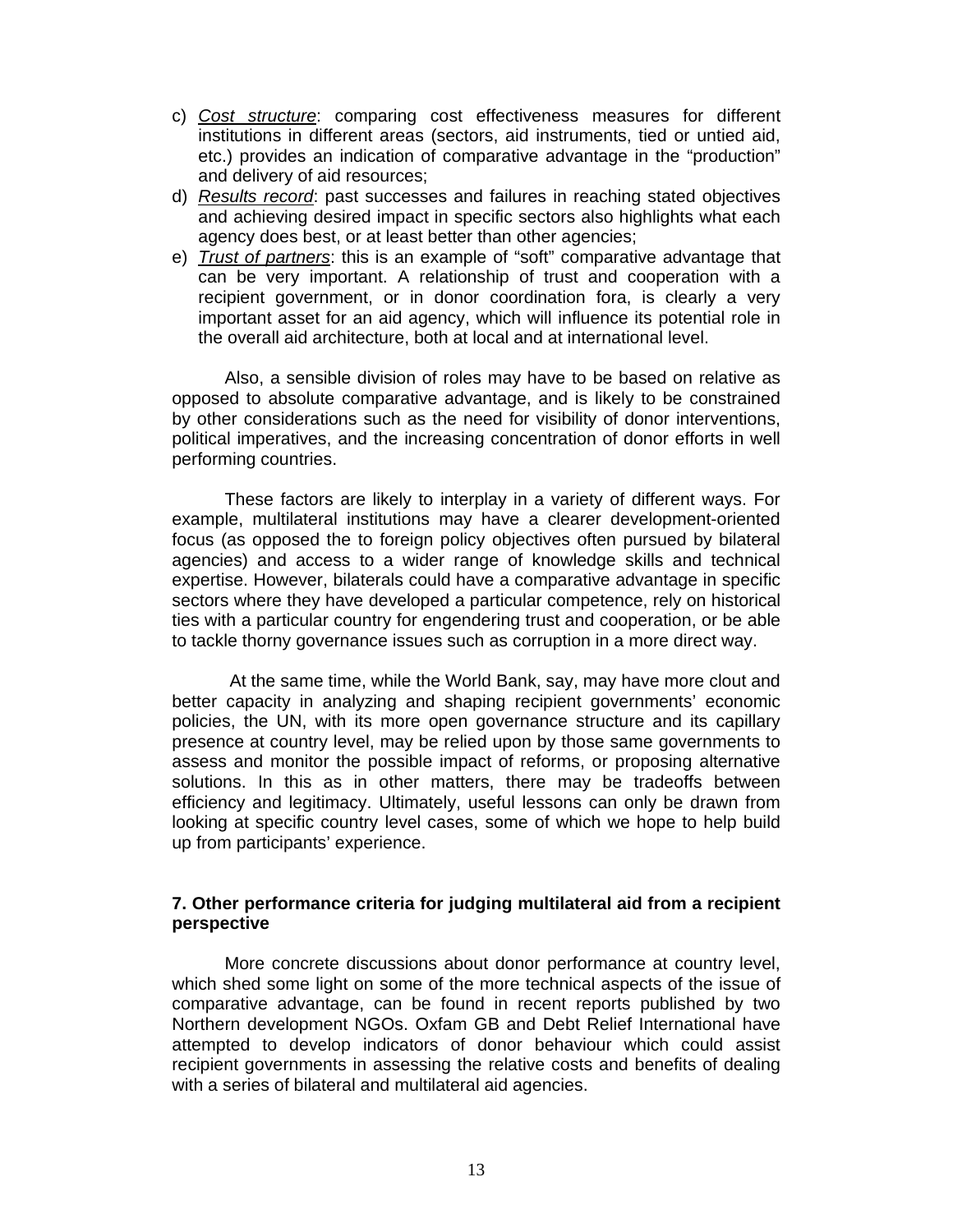The survey of donor practices carried out by Oxfam focused on five main variables, namely (a) simplifying reporting requirements, (b) delivering aid on time, (c) committing for the long-term, (d) fitting in with the government budget cycle, and (e) imposing minimal conditions. Among the multilateral agencies, the EC scored well on reporting requirements, but quite poorly on timely delivery of aid. The World Bank, on the contrary, was judged too heavy on reporting and conditionality requirements, but fared very well on long-term commitments and delivering on time and though the budget.

Debt Relief International embarked on a much more comprehensive exercise, based on its capacity building activities in 12 HIPC countries in Sub-Saharan Africa. A number of characteristics of donor policies and procedures were taken into account, and objective measures of donor performance developed against each one of them.

The preliminary results are shown in Tables 7 and 8 below.



**Table 7. Ranking of donors on policy criteria**